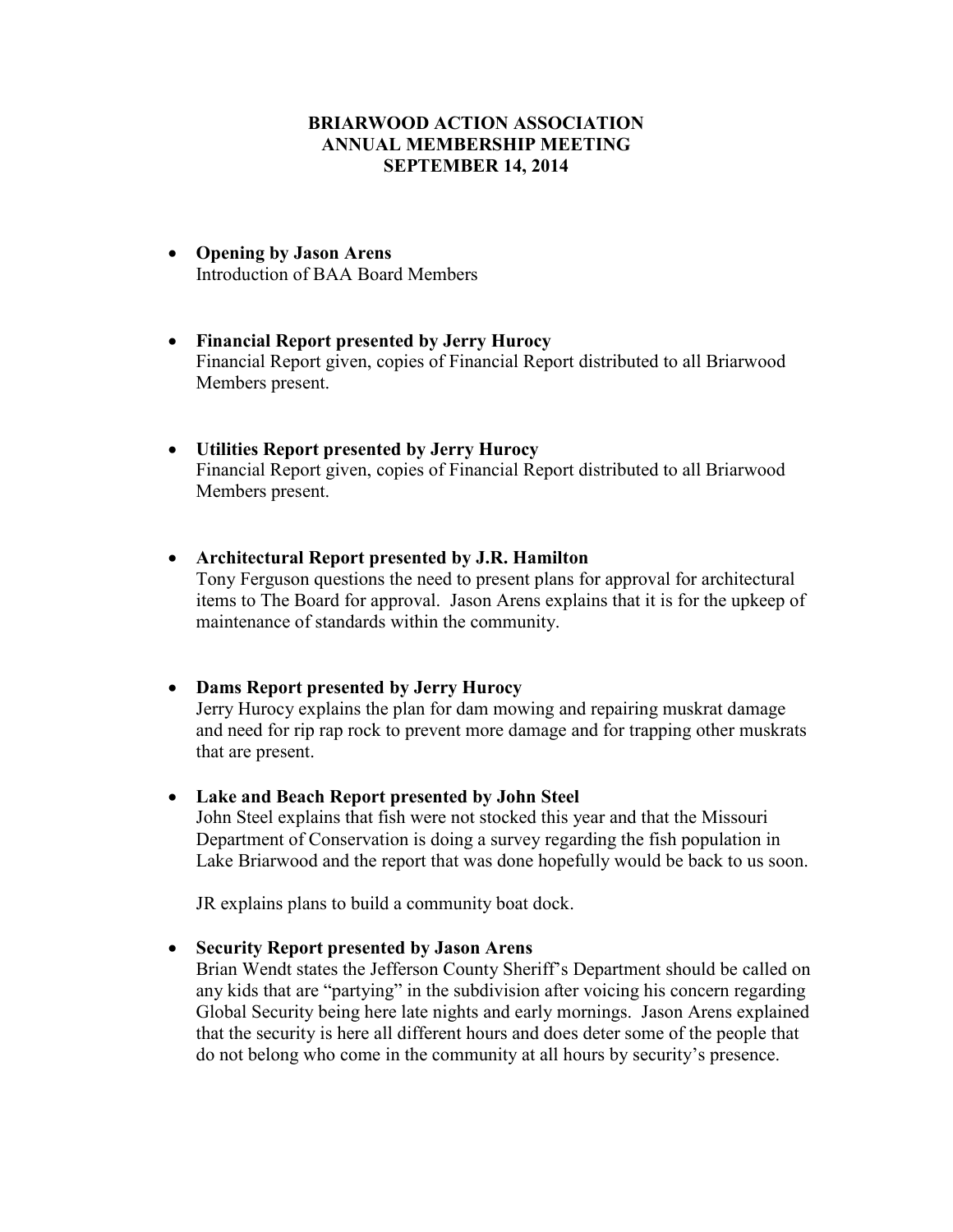• **Rules and Regulations Report presented by Rich Bay**  Rich Bay explains that the rules and regulations have remained the same.

### • **Website Report presented by Jerry Hurocy**

 Jerry Hurocy informed the members of the website page and the facebook page and that they are both good resources for Briarwood Members

### • **Roads Report presented by Gary Marti**

Brian Wendt questions why money in the Utilities account cannot be used for road repair. Jerry Hurocy answered with referring to the amount of funds needed for usual bills and possible upkeep of utilities has prevented this being considered.

Dan Beel questions why rock had been put in a cul-de-sac off of Lakeshore Drive. Dan Beel states Picadilly Court needs rock badly. Gary Marti states that Picadilly Court will have rock placed very soon.

Nancy Bay asks the board to get a bid on paving the roads and states the possibility being able to fund the paving if a special assessment would be held. She also comments that the rock that is used on the dam needs to be changed because it breaks down. Gary Marti answered the concerns regarding the paving of the roads and the stated it would cost \$100-150K per mile with 7 miles to pave.

Brian Wendt questions the outcome of the grant search to assist communities that was done in the past. Rich Bay explained that Briarwood did not qualify for any of these grants.

Tony Ferguson states he does not want Cardiff Circle plowed because it moves the gravel from the road. He would like more rock brought in on that road. Gary Marti explained that the road needs to be cleared for emergency vehicles to have access.

Mary Bender questions if there is a special assessment if the cost would be per lot. It was explained that her that is would be per lot or it could be per street frontage.

#### • **Park and Entrance Report presented by Diana Thom**

Eileen Goldammer has a concern regarding the situation with the residents that park at the entryway to the subdivision and the safety. It was explained that the school district has been contacted regarding this situation with no resolution. Some of the parents have been approached as well, stating they could park down past the mailboxes and have their children walk to their cars down there or they could meet the children at the entrance and then walk down to their cars instead of creating a bottleneck at the entrance. Parents did not seem interested.

The Membership was informed that if members want to reserve the park they must call the Briarwood number to set it up.